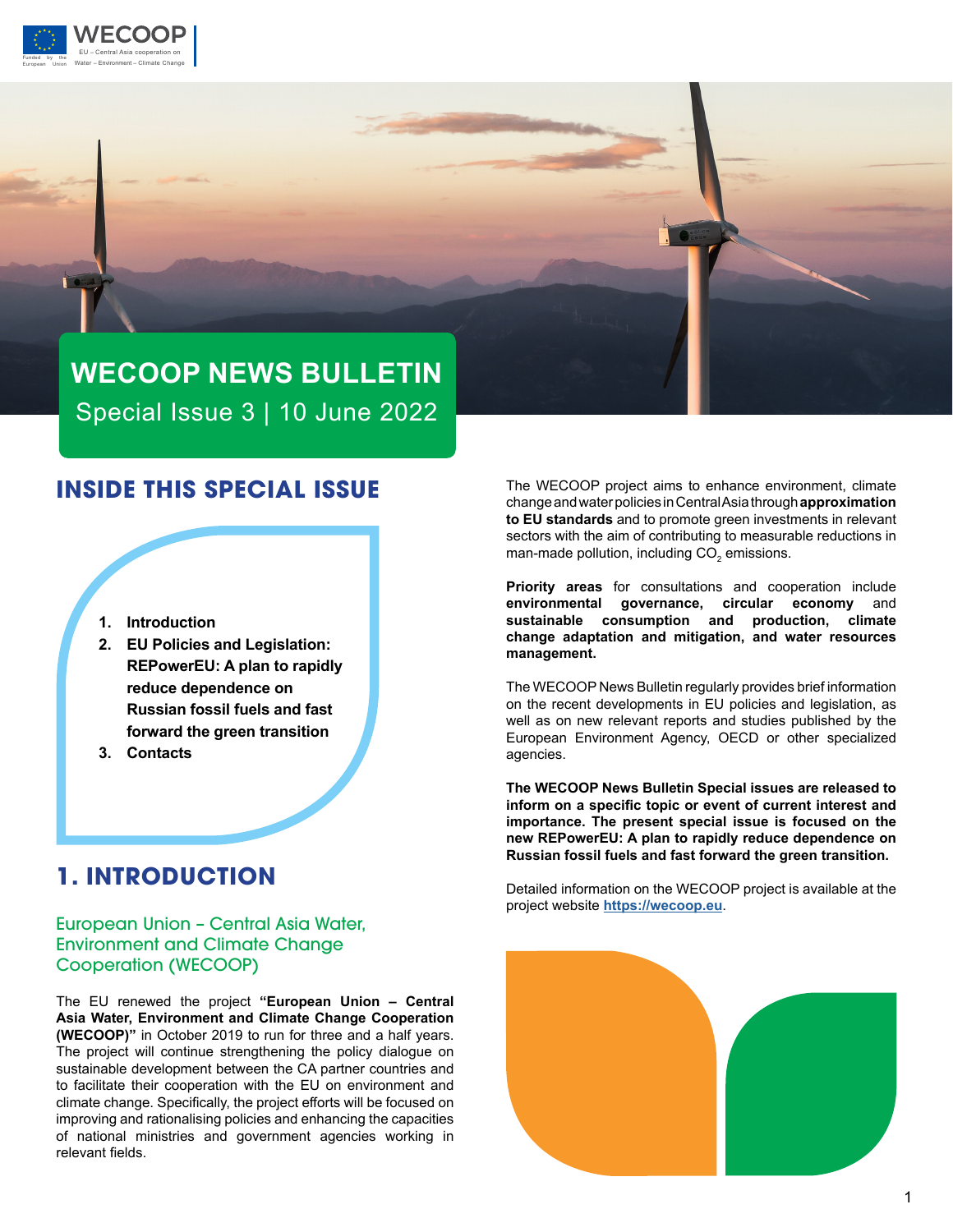# **2. EU POLICIES AND LEGISLATION**

## **REPOWEREU: A PLAN TO RAPIDLY REDUCE DEPENDENCE ON RUSSIAN FOSSIL FUELS AND FAST FORWARD THE GREEN TRANSITION**

## **Background**

**The European Green Deal is the EU's long-term growth plan to make Europe climate neutral by 2050.** This target is enshrined in the European Climate Law, as well as the legally binding commitment **to reduce net greenhouse gas emissions by at least 55 % by 2030, compared to 1990 levels.** The European Commission presented its **'Fit for 55' package** of legislation in July 2021 to implement these targets; these proposals would already **lower EU's gas consumption by 30 % by 2030, with more than a third of such savings coming from meeting the EU energy efficiency target**.

## REPowerEU Plan

The European Commission has presented on 18 May 2022 the **REPowerEU Plan**. There is a double urgency to transform Europe's energy system: **ending the EU's dependence on fossil fuels and tackling the climate crisis**. The measures in the REPowerEU Plan can respond to this ambition, through **energy savings, diversification of energy supplies, and accelerated roll-out of renewable energy** to replace fossil fuels in homes, industry and power generation.



The green transformation will strengthen economic growth, security, and climate action for Europe and its partners. The **Recovery and Resilience Facility** (RRF) is at the heart of the REPowerEU Plan, supporting coordinated planning and financing of cross-border and national infrastructure as well as energy projects and reforms. The European Commission proposes to make targeted amendments to the RRF Regulation to integrate dedicated REPowerEU chapters in Member States' existing recovery and resilience plans (RRPs), in addition to the large number of relevant reforms and investments which are already in the RRPs. The country-specific recommendations in the 2022 European Semester cycle will feed into this process.

#### Documents:

Communication from the Commission to the European Parliament, the European Council, the Council, the European Economic and Social Committee and the Committee of the Regions **REPowerEU Plan.** COM(2022) 230 final. *Link (English): <https://europa.eu/!KGTkbQ>* 

#### Annexes to REPowerEU Communication *Link (English): <http://linkto.eu/i4W3u>*

Proposal for a Regulation of the European Parliament and of the Council amending Regulation (EU) 2021/241 as regards REPowerEU chapters in recovery and resilience plans and amending Regulation 2021/1060, 2021/2115, 2003/87/EC and Decision 2015/1814

*Link (English): <https://bit.ly/3MYtZot>*

## Saving energy

**Energy savings are the quickest and cheapest way to address the current energy crisis, and reduce bills.** The European Commission proposes **to enhance long-term energy efficiency measures, including an increase from 9 % to 13 % of the binding Energy Efficiency Target** under the 'Fit for 55' package. Saving energy now will help Europe to prepare for the potential challenges of next winter. Therefore, the European Commission also published an **'EU Save Energy Communication'** detailing short-term behavioural changes which could cut gas and oil demand by 5 % and encouraging Member States to start specific communication campaigns targeting households and industry. Member States are also encouraged to use **fiscal measures to encourage energy savings**, such as reduced VAT rates on energy efficient heating systems, building insulation and appliances and products. The European Commission also sets out contingency measures in case of severe supply disruption, and will issue guidance on prioritisation criteria for customers and facilitate a coordinated EU demand reduction plan.

Document:

Communication from the Commission to the European Parliament, the European Council, the Council, the European Economic and Social Committee and the Committee of the Regions EU 'Save Energy'. COM(2022) 240 final *Link (English):<https://europa.eu/!7NbCkq>* 

## Diversifying supplies and supporting the EU's international partners

The EU has been working with international partners to diversify supplies for several months, and has secured record levels of LNG imports and higher pipeline gas deliveries. The newly created **EU Energy Platform**, supported by regional task forces, will enable voluntary common purchases of gas, LNG and hydrogen by pooling demand, optimising infrastructure use and coordinating outreach to suppliers. As a next step, and replicating the ambition of the common vaccine purchasing programme, the European Commission will consider the development of a **'joint purchasing mechanism'** which will negotiate and contract gas purchases on behalf of participating Member States. The European Commission will also consider legislative measures to require diversification of gas supply over time by Member States. The EU Energy Platform will also enable joint purchasing of renewable hydrogen.

**The EU External Energy Strategy** adopted on 18 May 2022 will facilitate energy diversification and building long-term partnerships with suppliers, including cooperation on hydrogen or other green technologies. In line with the Global Gateway, the Strategy prioritises the EU's commitment to the global green and just energy transition, increasing energy savings and efficiency to reduce the pressure on prices, boosting the development of renewables and hydrogen, and stepping up energy diplomacy.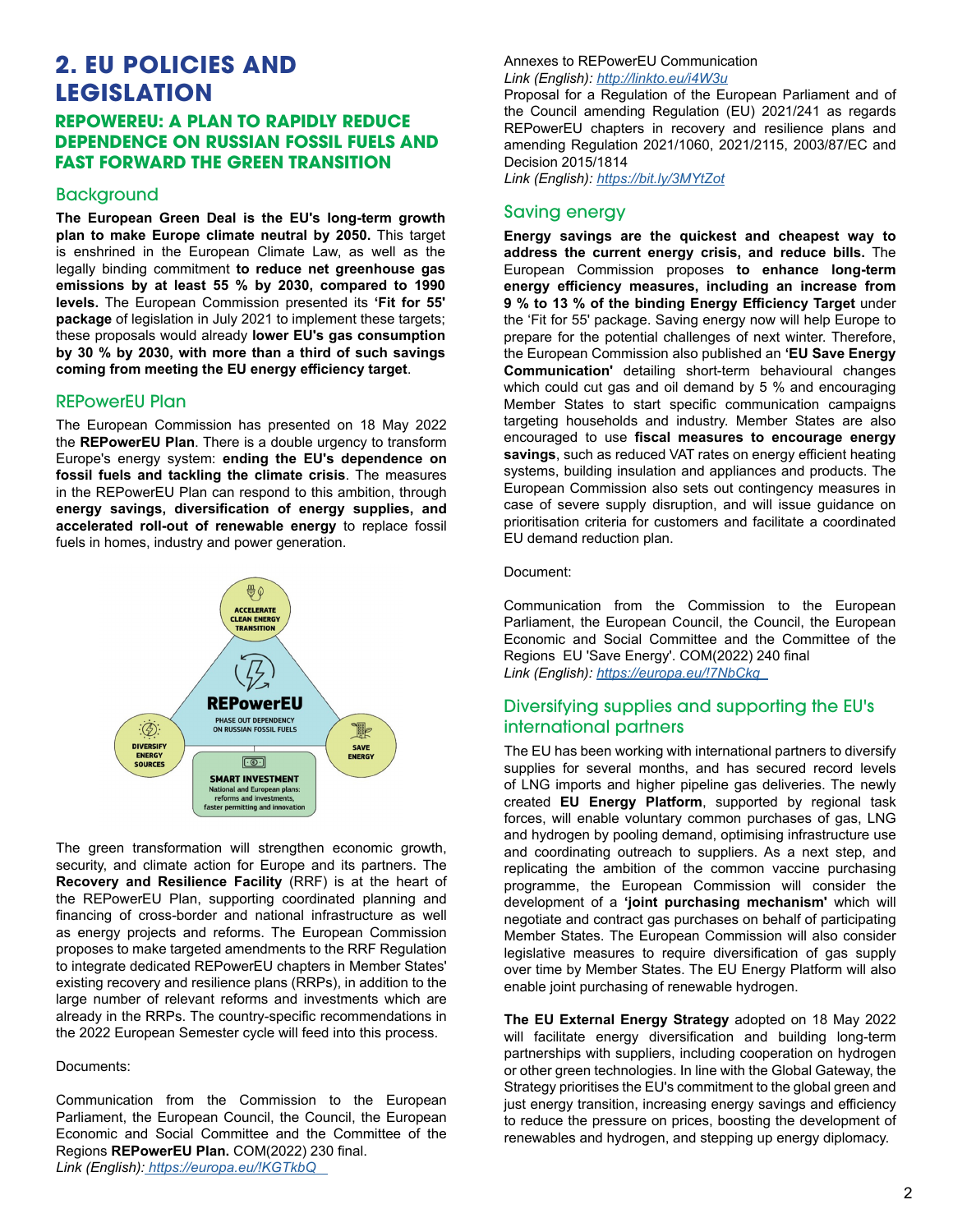

#### Document:

Joint Communication to the European Parliament, the Council, the European Economic and Social Committee and the Committee of the Regions **EU external energy engagement in a changing world.**

JOIN/2022/23 final

**Link (English):** *<https://europa.eu/!vBPKdx>*

## Accelerating the rollout of renewables

**A massive scaling-up and speeding-up of renewable energy in power generation, industry, buildings and transport** will accelerate EU's independence, give a boost to the green transition, and reduce prices over time. The Commission proposes **to increase the headline 2030 target for renewables from 40 % to 45 % under the Fit for 55 package**. Setting this overall increased ambition will create the framework for other initiatives, including:

- A dedicated EU **Solar Strategy to double solar photovoltaic capacity by 2025 and install 600GW by 2030**.
- **A Solar Rooftop Initiative with a phased-in legal obligation to install solar panels on new public and commercial buildings and new residential buildings.**

#### **European Solar Rooftops Initiative**

According to some estimates, rooftop PV (photovoltaics) could provide almost 25 % of the EU's electricity consumption - this is more than the share of natural gas today. These installations – on residential, public, commercial and industrial roofs – can shield consumers from high energy prices, contributing to public acceptance of renewable energy. They can be deployed very rapidly, as they utilise existing structures and avoid conflicts with other public goods like the environment.

The EU-wide **European Solar Rooftops Initiative**, announced in the European Commission's REPowerEU Communication, aims at unlocking the vast, underutilised solar generation potential of rooftops to make the EU's energy cleaner, more secure and affordable. To achieve this swiftly, immediate action is necessary by end 2022.

The EU will:

- Increase its 2030 target for renewables share to 45 %.
- Limit the length of permitting for rooftop solar installations, including large ones, to a maximum of 3 months.
- Adopt provisions to ensure that all new buildings are "solar ready".
- Make the installation of rooftop solar energy compulsory for:
- o all new public and commercial buildings with useful floor area larger than 250 m2 by 2026;
- all existing public and commercial buildings with useful floor area larger than 250 m2 by 2027;
- $\circ$  all new residential buildings by 2029.
- Ensure that its legislation is fully implemented in all Member States allowing consumers in multi-apartment buildings to effectively exercise their right to collective self-consumption, without undue costs.
- **Doubling of the rate of deployment of heat pumps, and measures to integrate geothermal and solar thermal energy**  in modernised district and communal heating systems.
- **A European Commission Recommendation to tackle slow and complex permitting for major renewable projects**, and **a targeted amendment to the Renewable Energy Directive** to recognise renewable energy as an overriding public interest. Dedicated 'go-to' areas for renewables should be put in place by Member States with shortened and simplified permitting processes in areas with lower environmental risks. To help quickly identify such 'go-to' areas, the European Commission is making available datasets on environmentally sensitive areas as part of its digital mapping tool for geographic data related to energy, industry and infrastructure.
- **Setting a target of 10 million tonnes of domestic renewable hydrogen production and 10 million tonnes of imports by 2030, to replace natural gas, coal and oil in hard-todecarbonise industries and transport sectors.** To accelerate the hydrogen market increased sub-targets for specific sectors would need to be agreed by the co-legislators. The Commission is also publishing two Delegated Acts on the definition and production of renewable hydrogen to ensure that production leads to net decarbonisation. To accelerate hydrogen projects, additional funding of EUR 200 million is set aside for research, and the European Commission commits to complete the assessment of the first Important Projects of Common European Interest by the summer 2022.
- A **Biomethane Action Plan** sets out tools including a new biomethane industrial partnership and financial incentives **to increase production to 35bcm by 2030**, including through the Common Agricultural Policy.

#### Documents:

Communication from the Commission to the European Parliament, the European Council, the Council, the European Economic and Social Committee and the Committee of the Regions. **EU Solar Energy Strategy**. COM (2022) 221 final *Link (English):<https://europa.eu/!pYtJgG>*

Commission Recommendation on **speeding up permitgranting procedures for renewable energy projects and facilitating Power Purchase Agreements**. C(2022) 3219 final *Link (English):<https://europa.eu/!RVPqhf>*

Proposal for a **Directive of the European Parliament and of the Council amending Directive (EU) 2018/2001 on the promotion of the use of energy from renewable sources, Directive 2010/31/EU on the energy performance of buildings and Directive 2012/27/EU on energy efficiency**. COM/2022/222 final

*Link (English):<https://europa.eu/!4y7ndG>* 

Commission Staff Working Document Implementing the Repower Eu Action Plan: **Investment Needs, Hydrogen Accelerator and Achieving the Bio-Methane Targets**. SWD(2022) 230 final *Link (English): <https://europa.eu/!kPW9Rb>*